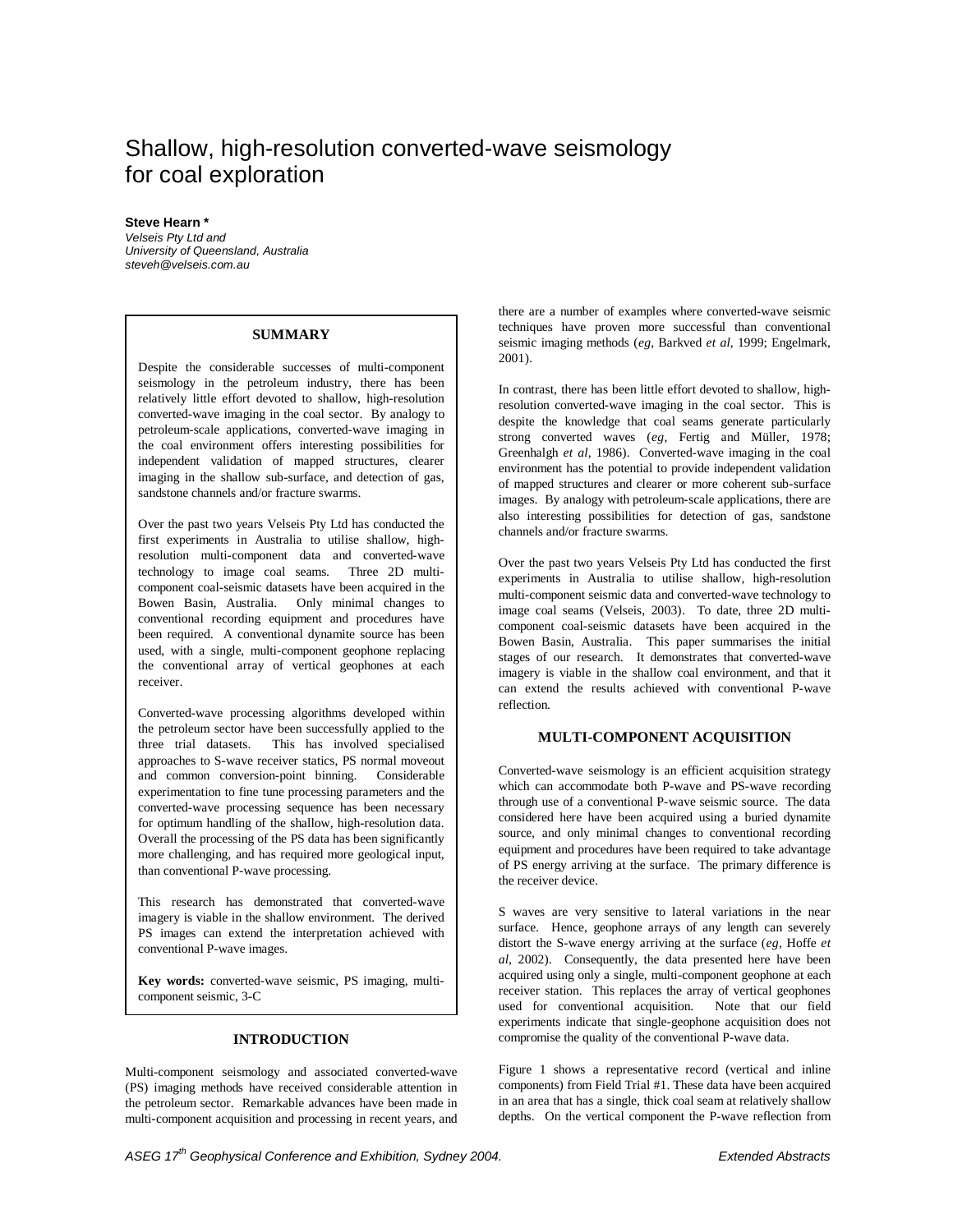the target coal seam is at 0.1 s at zero offset. The strong PS reflection event on the inline component  $(0.2 \text{ s} - 0.25 \text{ s})$  on centre traces) demonstrates strong conversion is occurring at the target coal seam. Unfortunately, the event coherency seen on this inline shot record is not typical. More typically, the raw inline shot records show poor reflection coherency due to severe receiver-related statics. Such time shifts are caused by significant lateral variations in the S-wave velocity of the nearsurface material. As discussed below, removal of such statics is non-trivial but critical to the success of converted-wave imaging. Note also that the inline record suffers from greater surface-related noise compared to the vertical record. This is typical of all three multi-component datasets. As a consequence, the final PS images suffer from poorer signal-to-noise ratios than conventional P-wave images.



**Figure 1. (a) Vertical component and (b) inline component of a representative shot record from Field Trial #1 acquired in the Bowen Basin, Australia. The target P and PS reflection events are indicated.**

## **CONVERTED-WAVE PROCESSING**

Processing of converted-wave seismic data involves a number of steps that are substantially different from, and significantly more challenging than, conventional P-wave processing. In particular, converted-wave processing involves specialised approaches to S-wave receiver statics, PS normal moveout (NMO) correction and common conversion-point (CCP) binning.

## **S-Wave Receiver Statics**

S-wave receiver static corrections are required to compensate for delays associated with converted S-wave energy travelling through the weathered surface layer. S-wave receiver statics are generally not related in any way to the conventional P-wave receiver statics. This is due to differences in the effective thickness of the near-surface low-velocity layer for P and S waves (since S waves do not respond to the water table), and the fact that S velocities in the surface layer can be up to ten times

ASEG 17<sup>th</sup> Geophysical Conference and Exhibition, Sydney 2004. **Extended Abstracts** Extended Abstracts

smaller than P velocities. As illustrated by Figure 2, S-wave receiver statics in practice are generally much larger than Pwave receiver statics, and vary much more significantly from location to location.

Practical experience has demonstrated that the accurate computation of S-wave receiver statics is particularly important to the success of stacking shallow, high-resolution convertedwave data. To date, we have trialled two different approaches to computing S-wave receiver statics. Both use the commonreceiver gather (CRG) stack generated from the inline component of data, following correction of the P-wave shot statics. The first approach for computing S receiver statics simply involves hand picking time shifts between traces in the CRG stack. The second approach uses the automatic CRG stack-power optimisation method of Cary and Eaton (1993). To preserve known structure and dip, the two-way time structure from the conventional P-wave image, scaled by a suitable *Vp*/*Vs* ratio (where *Vp* is P-wave velocity and *Vs* is S-wave velocity), is used to remove structure and dip from the CRG stack prior to any static computations.

Note that both methods of static computation recover only relative S-wave receiver statics. For shallow imaging it is critical to manually shift the PS data back to a surface datum so that the P-wave velocities used subsequently in the processing flow are properly aligned in time. This can be approximately achieved by forcing the smallest S-wave receiver static to be zero and shifting all other statics relative to this. Despite the logistical advantage of the automated statics method, we have found that it is susceptible to cycle-skipping in noisy data. Hence the labour-intensive, hand-picking method is our current preferred approach. In practice, several iterations of S-wave receiver statics computations must be undertaken to optimise the static corrections.



**Figure 2. Comparison of conventional P-wave receiver static corrections (green) and S-wave receiver static corrections (orange) for Field Trial #3. The S-wave receiver statics are much larger and more variable than the corresponding P-wave receiver statics.**

#### **PS NMO and CCP Binning**

PS reflection events exhibit non-hyperbolic NMO which is dependent on *Vp*, *Vs*, the depth of the reflector and the horizontal distance from the source point at which the conversion occurs (*eg,* Zhang, 1996). P-wave velocities (*Vp*) are extracted from conventional P-wave processing of the vertical component of data. Velocity analysis for convertedwave data is designed to recover S-wave velocities (*Vs*) or equivalently the P-wave to S-wave velocity ratio (*Vp*/*Vs*). Our preferred velocity analysis tool produces a suite of constant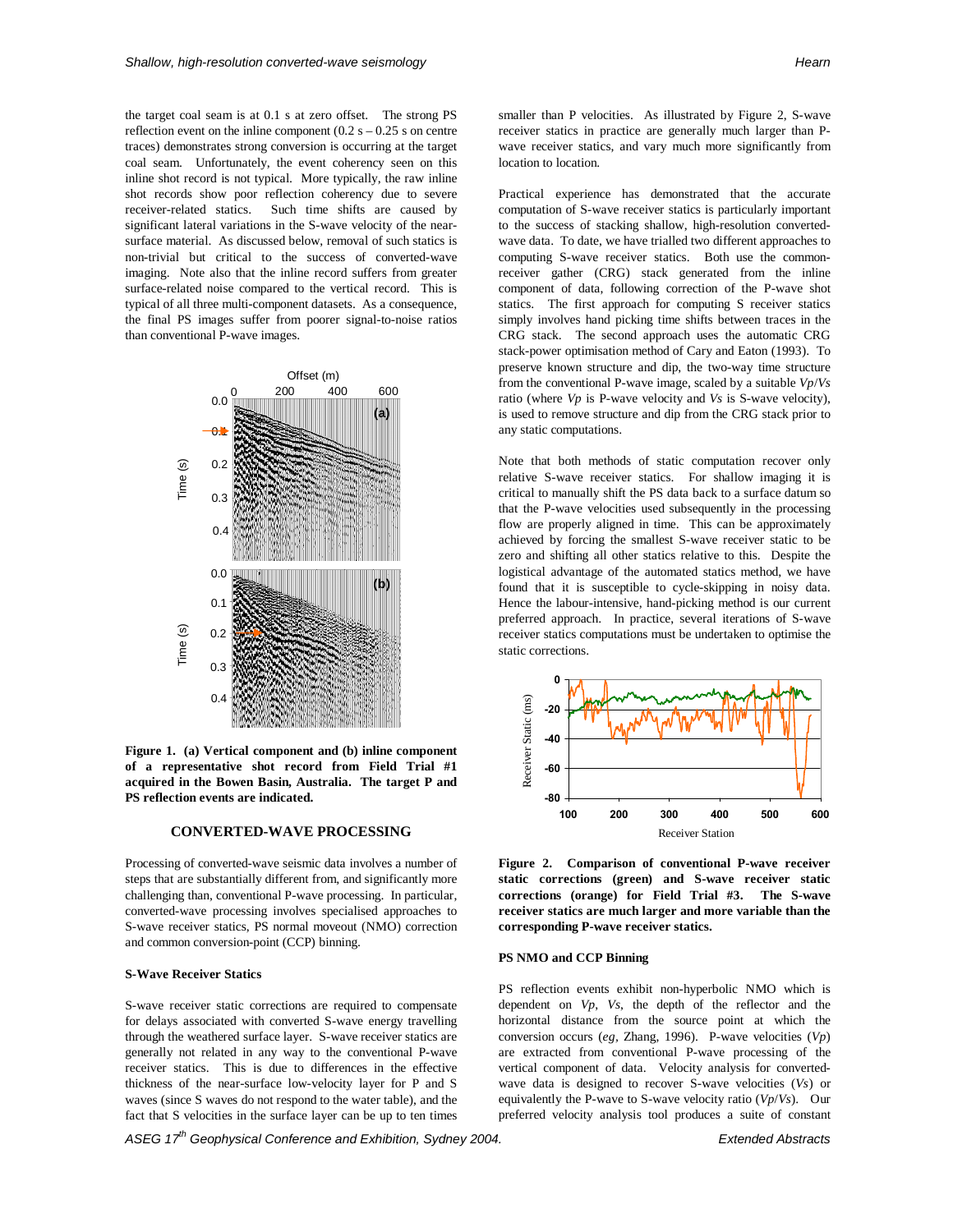*Vp*/*Vs* stacks and involves re-binning the data for each trial velocity ratio. (This approach is analogous to using conventional constant-velocity stacks.) We have found it necessary to handle positive and negative offsets independently so as to work around the diodic (ie, non-symmetric) moveout observed in CCP gathers. Such behaviour may be related to anisotropy (*eg,* Thomsen, 2002). Consequently, our final PS sections consist of zones of traces created from stacking either positive or negative offset traces. We have also found that it is critical for *Vp*/*Vs* to vary smoothly along the line to avoid spurious binning artifacts.

The raypath of a PS wave through the Earth is asymmetric. This is because the upcoming S wave travels more steeply than the downgoing P wave. Consequently, the reflection point of a PS wave is offset from the midpoint of the source and receiver, towards the receiver. The precise location of this reflection point is actually a function of *Vp*/*Vs*, and will vary with the depth of the reflector. The process of forming commonconversion point gathers is referred to as CCP binning.

Two different approaches to CCP binning have been trialled during this research. The first, here referred to as horizon-based CCP binning, assumes that there is only one target horizon for which the traces must be optimally binned. This method has been used for Field Trials #1 and #3, since there is only one target coal seam. The binning algorithm scans for the supplied two-way time of the PS target reflection event, and the *Vp*/*Vs* at that two-way time on each trace, and computes the CCP for those specific parameters. Shallower and deeper reflectors in the PS image will inevitably be smeared and mispositioned by this approach. The second method of CCP binning is more suitable when multiple reflection events must be accurately imaged, and is here referred to as dynamic CCP binning. This latter approach bins each sample down each trace according to its two-way time and the local *Vp*/*Vs* value. Thus portions of seismic traces can be assigned to different CCP bin locations, and contribute to different traces in the final stacked section. This binning approach has been used for Field Trial #2, which incorporates multiple target horizons.

### **INTERPRETIVE RESULTS**

As suggested by the above discussion, processing of our converted-wave data has proven non-trivial. Nevertheless, viable PS images have been achieved for all three trial multicomponent surveys. Here we comment on some of the more interesting interpretive results.

Field Trials #1 and #3 have been conducted over similar single coal-seam geologies, and the overall PS image quality for the two experiments is comparable. Figure 3 shows the P and PS images for Field Trial #3. As is conventional practice, the vertical scale of the PS image has been adjusted (based on an estimated *Vp*/*Vs* ratio) to provide a comparable depth perspective to the P-wave image. The PS image is competitive for structural imaging, providing independent validation of the major structural features. Two of the structural features interpreted on the PS image in Figure 3 (marked in orange) would prompt re-evaluation of the original P-wave interpretation.

One attraction of converted-wave reflection is that S wavelengths can potentially be shorter than for P-waves, since S-wave velocities are slower. This could lead to resolution

advantages. However, for a PS image to yield a higherresolution image of the sub-surface, the dominant frequencies on the PS image have to be competitive with those seen on the Pwave image. For our three trials to date, we have seen a reduced dominant frequency on the PS image, leading to no significant resolution advantage. This reduced frequency content is visible on the field records, indicating greater attenuation and/or scattering of the upcoming S-wave energy. The frequency content on the final stacked section is further compromised by more severe static problems, as discussed above. As a result, we observe that for Field Trials #1 and #3, the net resolution on the PS images is comparable to that seen on the P-wave images.



**Figure 3. (a) Conventional P-wave image and (b) convertedwave (PS) image derived from Field Trial #3. The target coal seam reflection events are indicated by the orange arrows. Interpreted faults are approximately marked. Faults marked in orange on the PS image may or may not correlate directly with structures observed on the P-wave image.**

Perhaps the most interesting result achieved for Field Trial #3 is observed along the left-most end of the line, where the target coal seam is very shallow. In this region, the P-wave image (Figure 3(a)) is sub-optimal, such that structure in the coal seam cannot be reliably interpreted. This poor P-wave image is primarily a geometric effect caused by refracted arrivals interfering with the shallow reflection event. One of the recognised potential benefits of converted-wave imagery is in such shallow situations (*eg,* Garotta, 1999). Since the PS reflection event has a larger travel time, it is less prone to interference from refracted arrivals, such that a higher fold stack is achievable. This proposition is exemplified in the PS stack of Figure 3(b), where the shallow seam can be easily tracked to the extreme left of the section. The PS image predicts that the target seam is essentially free of significant structure in this region.

Field Trial #2 was carried out in a multi-seam environment. In this case, the dominant frequency on the PS image was significantly reduced in comparison to the P-wave image, yielding a net reduction in resolution (Figure 4). In this instance, the PS image does not add significantly to the structural interpretation. However, this multi-seam example does illustrate the potential of using integrated P/PS imagery for lithological interpretation. In Figure 4 significant geological interfaces have been identified on both the P and PS images. Corresponding time intervals have been measured to yield interval *Vp*/*Vs* ratios. Figure 5 shows the lateral variation in *Vp*/*Vs* for the three